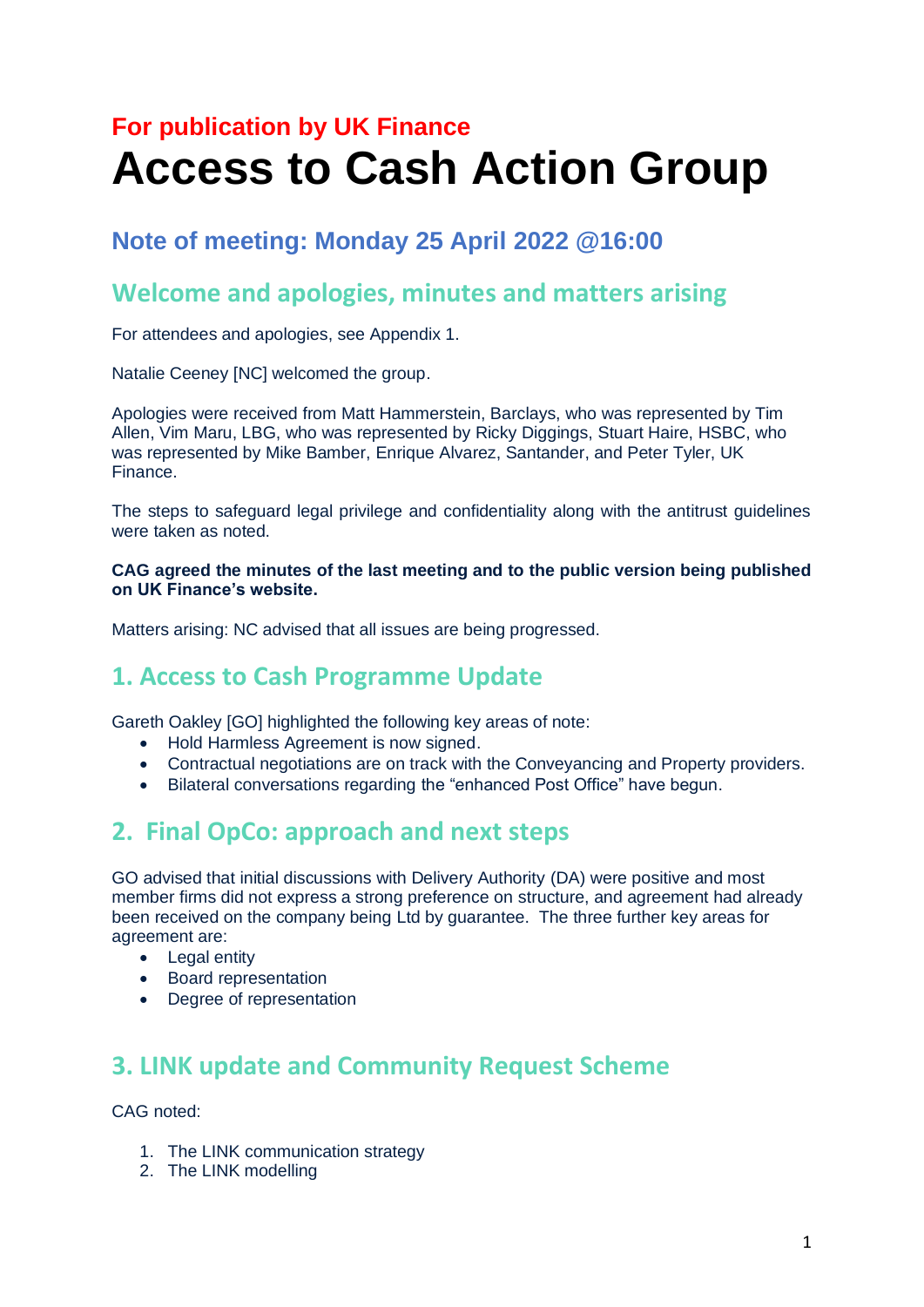CAG **agreed** to the DA recommendation regarding the principles and operation of the scheme. LINK will now work up the Community Request Scheme policy and associated online content.

### **4. AOB**

- JH advised that Lady Bloom CBE, has stood down as chair of the Community Cash Advisory Panel for personal reasons. There is an urgent requirement to replace Lady Bloom and JH asked for CAG members to forward suggestions for the replacement chair. The key skills required for this position are:
	- Must be independent
	- Must be credible with stakeholders
	- Must have a good understanding of the retail financial services market
	- Must have an analytical and technical mindset

It was stressed that applicants *must not* be ex bankers or politicians.

### **No other business was raised**  •

#### **Date of next meeting 27 May 2022**

#### **APPENDIX 1**

| <b>Attendees</b>                    |                                    |
|-------------------------------------|------------------------------------|
| <b>Attendee Name</b>                | Organisation                       |
| Natalie Ceeney [NC] Chair           | Independent Chair                  |
| <b>Chris Brooks</b>                 | Age UK                             |
| Tim Allen [TA] for Matt Hammerstein | <b>Barclays</b>                    |
| Cat Farrow [CF]                     | <b>CAG Central Team</b>            |
| Mark Essex [ME]                     | <b>CAG Central Team</b>            |
| <b>Vicky Davies [VD]</b>            | <b>Danske</b>                      |
| John Saxton [JS]                    | EY                                 |
| Ross Basser [RB]                    | EY                                 |
| Alison Coxon [AC]                   | EY                                 |
| Karon Chohan [KC]                   | EY                                 |
| Arul Loganathan [AL]                | EY                                 |
| Martin McTague [MM]                 | <b>Federation Small Businesses</b> |
| <b>Mike Bamber</b>                  | <b>HSBC UK for Stuart Haire</b>    |
| <b>Gareth Oakley [GO]</b>           | Interim OpCo                       |
| Amanda Bell [AB]                    | Interim OpCo                       |
| <b>Ricky Diggings [RD]</b>          | <b>LBG</b>                         |
| John Howells [JH]                   | <b>LINK</b>                        |
| Chris Ashton [CA]                   | <b>LINK</b>                        |
| Sara Bennison [SB]                  | <b>Nationwide Building Society</b> |
| <b>Brian Holland [BH]</b>           | <b>NatWest</b>                     |